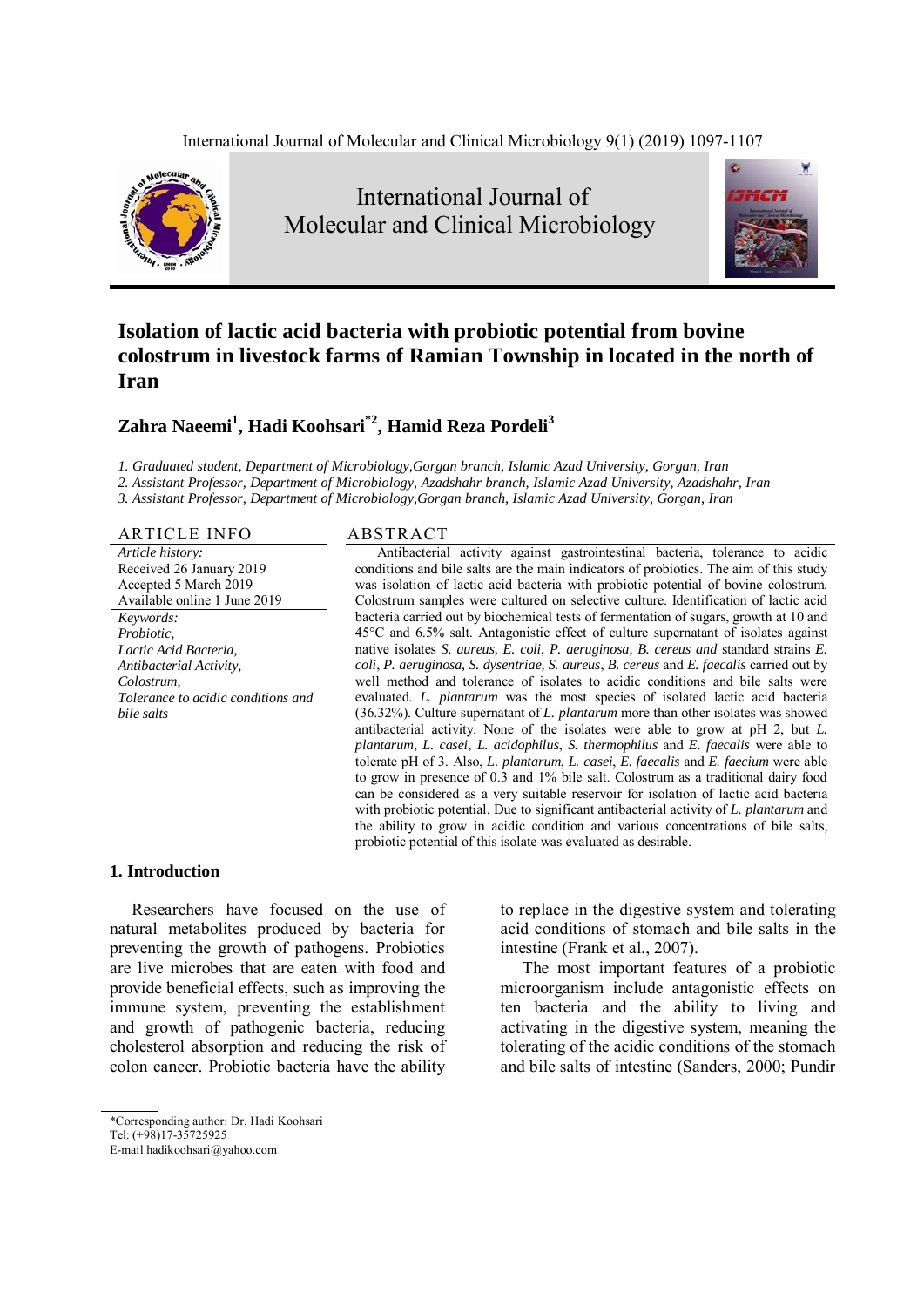et al., 2013; Tambekar and Bhutada., 2010; Hiromi et al., 2004).

Lactic acid bacteria are the most common types of bacteria that have been introduced as probiotics.

Lactic acid bacteria are bacilli or cocci shaped, gram positive, non-spore, non-motile and catalase-negative bacteria whose main source of carbohydrate fermentation is lactic acid. Important lactic acid bacteria in the dairy industry belong to the genus Lactobacillus, Lactococcus, Leuconostoc, Pediococcus, Streptococcus and Enterococcus. Antibacterial activity of lactic acid bacteria can be due to acid production and pH reduction, the production of high molecular weight compounds such as bacteriosins and low molecular weight compounds such as hydrogen peroxide, carbon dioxide, and di-acetyl (Rattanchikunopon and Phuinkhachorn, 2010; Haghshenas et al., 2015; Serrano-Nino et al., 2016).

Traditional dairy products are complex ecosystems of a variety of lactic acid bacteria that are considered as a reservoir for the isolation of lactic acid bacteria with probiotic potential. Colostrum is the first milk that secretes after postpartum. This milk is made by the mammalian tubers at the end of pregnancy and is secreted at 24 to 96 hours of the postpartum. Colostrum has antibodies that protects the baby against diseases and has a lower lipid and higher protein than the normal milk. This food is a source of essential protein, fat, lactose, vitamin and mineral compounds and plays a vital role in the health of the baby. Compounds such as antibodies, lysozyme, lactoferrin, lactoperoxidase, and cytokines in the colostrum have antimicrobial properties (Ayar et al., 2016, Solomons et al., 2002; De Dea et al., 2011). Also, colostrum contains microbes, including lactobacilli and bifidobacteria, which may have antibacterial effects against pathogenic bacteria which can be used as an important reservoir for the isolation of bacteria with probiotic potential (Dubos et al., 2011; Khotimah et al., 2015; Ayar et al., 2016).

The colostrum is called in the local language of Shimak, Paleh, Faleh, Qrimakh and colostrum in the scientific language. Colostrum as a dairy food has been studied less in terms of a reservoir for isolation lactic acid bacteria with probiotic potential. The aim of this research was to isolate lactic acid bacteria from bovine colostrum with

the ability to inhibit ten gram-positive and gramnegative bacteria and ability to tolerate acidic conditions and bile salts.

#### **2. Materials and Methods**

*2.1. Isolation of Lactic acid bacteria from colostrum samples* 

Colostrum samples from 4 traditional livestock farms in the Ramian township in Golestan province located in the north of Iran were collected in December 2018 and until the tests were kept in refrigerator of the microbiological laboratory of Azadshahr Islamic Azad University.

In order to enrichment of lactic acid bacteria, 1ml of colostrum sample was added to culture media of M17 broth (Himedia, India) and MRS broth (Conda Pronadisa, Espain) contains nystatin (50µ/ml) (Emad Darman Pars Co. Iran) (In order to prevention of yeasts growth).

After 24 hours of incubation at 37°C, samples were cultured on MRS agar (Conda Pronadisa, Espain), M17 agar (Himedia, India) and KAA (Liofilchem, Italia) in order to isolation of lactobacilli, streptococci and enterococci respectively. Plates were incubated in a candle jar for 48-72 hours at 37°C.

After, on suspicious colonies were performed gram stain and catalase test and colonies with morphology cocci and bacilli gram positive and negative catalase were purified on the MRS agar and subsequent experiments were performed on these bacteria.

For preservation of these isolates, high concentration of culture of each of them was prepared in a MRS agar containing 20% glycerol and stored in a freezer at -20°C (Greco et al., 2005; Torres Lianez et al., 2006).

# *2.2. Identification of isolated lactic acid bacteria*

In order to identification of the isolates was used from biochemical tests including sugar fermentation of galactose (Merck, Germany), maltose (Conda Pronadisa, Espain), fructose (Merck, Germany), sucrose (Merck, Germany), raffinose (Merck, Germany), sorbitol (Merck, Germany), lactose (Merck, Germany), mannose (Merck, Germany), ramnose (Merck, Germany), and mannitol (Merck, Germany), along with the ability to grow at 10 and 45°C and in the concentration of 6.5% (Bhardwaj et al., 2012;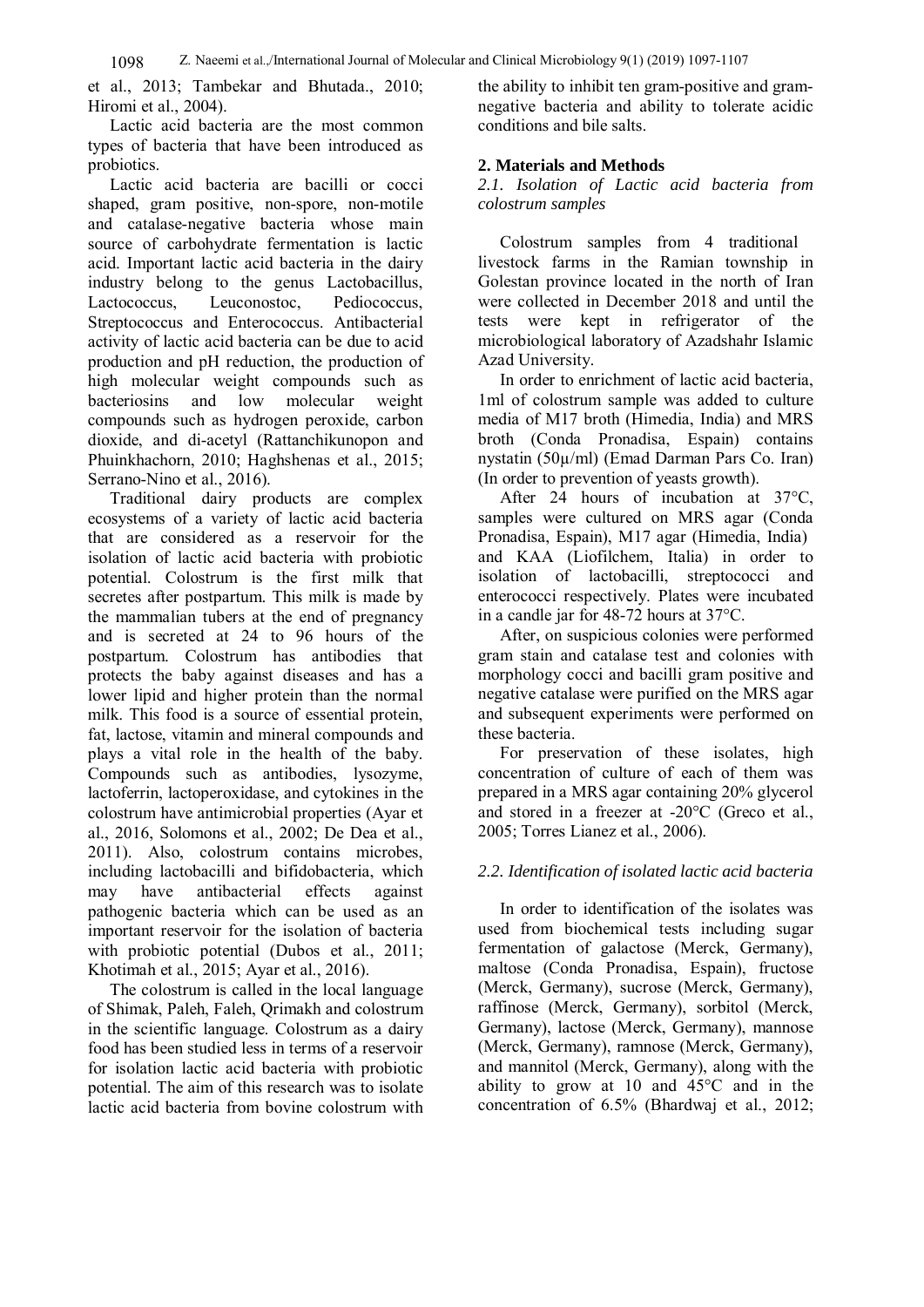Davarpanah and Koohsari, 2017). The isolates bacteria to species level were approved according to the latest edition of the Bergey's Manual of Systematic Bacteriology (Finegold et al., 2009).

# *2.3. Preparation of culture supernatant of isolated lactic acid bacteria*

Several colonies of lactic acid bacterial isolates were inoculated into MRS broth medium and covered with sterile liquid paraffin and incubated at 37°C for 4 days. Then paraffin was removed and the tubes were centrifuged at 4000g for 10min and to ensure the absence of bacteria the supernatant were passed through 0.22 μm sterile syringe filter (Jet-Biofil); and were kept inside of the sterile tube in the refrigerator until antibacterial testing (Aslam and Qazi, 2010; Pundir et al., 2013; Davarpanah and Koohsari, 2017).

# *2.4. Preparation of turbidity equal to 0.5 McFarland of tested bacteria*

In this study, antibacterial effect of culture supernatant of lactic acid bacteria isolated from colostrum samples against 10 bacteria including of 4 native isolates and 6 standard strains evaluated. Native isolates include *Staphylococcus aureus* isolated from the nasal cavity of the carrier, *Escherichia coli* isolated from the stool, *Pseudomonas aeruginosa* isolated from water and *Bacillus cereus* were isolated from the soil. The standard strains used in this study included three types of gramnegative bacteria *Escherichia coli* (PTCC 1338), *Pseudomonas aeruginosa* (PTCC 1811) and *Shigella dysentriae* (PTCC 1188) and three types of gram-positive bacteria are included *Staphylococcus aureus* (PTCC 1112), *Bacillus cereus* (PTCC 1154) and *Enterococcus faecalis* (PTCC 1778) which were provided from the Iranian Research Organization for Science and Technology (IROST) in a lyophilized form. Then, they recovered in BHI medium (Conda Pronadisa, Espain) for 24 h at 37°C in the microbiology laboratory of the Azadshahr branch, Islamic Azad University. The 24-hour culture of each bacterium were inoculated into Nutrient Broth (Merck, Germany) and it was incubated at 37°C for to obtain turbidity equal to

0.5 McFarland =  $1.5 \times 10^8$  CFU/ml (Pundir et al., 2013; Cockerill et al., 2012).

# *2.5. Evaluation of antibacterial activity by well method*

Antibacterial activity of culture supernatant of lactic acid bacteria isolated from colostrum samples was determined based on agar diffusion and by well method. In this method from microbial suspensions equal of 0.5 McFarland (equal to  $1.5 \times 10^8$  CFU/ml) each of the 10 bacteria using sterile swabs on Muller Hinton Agar (Conda Pronadisa, Espain) uniform culture was prepared. Then, using by sterilized Pasteur Pipette wells at a diameter of 6 mm on the medium were created and 100 μl each of culture supernatant of lactic acid bacteria isolated were poured into these wells. The plates were then incubated at 37°C for 24-48 hours. After this time, using a millimeter ruler the diameter of inhibition zone was measured and recorded (Aslam and Qazi, 2010; Pundir et al., 2013; Davarpanah and Koohsari, 2017).

# *2.6. The ability to tolerate the acidic conditions of isolated lactic acid bacteria*

In order to select acid resistant isolates, MRS broth was prepared with pH 1, 2, 3 and 4 using HCl 1N. Then the isolated lactic acid bacteria were inoculated into these MRS broth tubes and incubated at  $37^0C$  for 2-3 days. After this time from each tube was cultured on MRS agar and incubated at 37<sup>0</sup>C. The formation and appearance of colonies after 48 hrs indicates tolerate acidic conditions (Tambekar and Bhutada, 2010; Pundir et al., 2013).

# *2.7. The ability to tolerate the bile salts of isolated lactic acid bacteria*

In order to evaluate resistance to bile salts in isolated lactic acid bacteria was used from Oxgall (Merck, Germany), a mixture of cholic acid (bile salts insoluble in water) and taurocholic acid (bile salts soluble in water). Since the concentration of bile salts at the beginning of the intestine 1% and in the intestine up to 0.3%, these two concentrations were used to investigate the resistance of isolates to bile salts (Hiromi et al., 2004).

In order to select bile salts resistant isolates, MRS broth with 1% and 0.3% oxgall was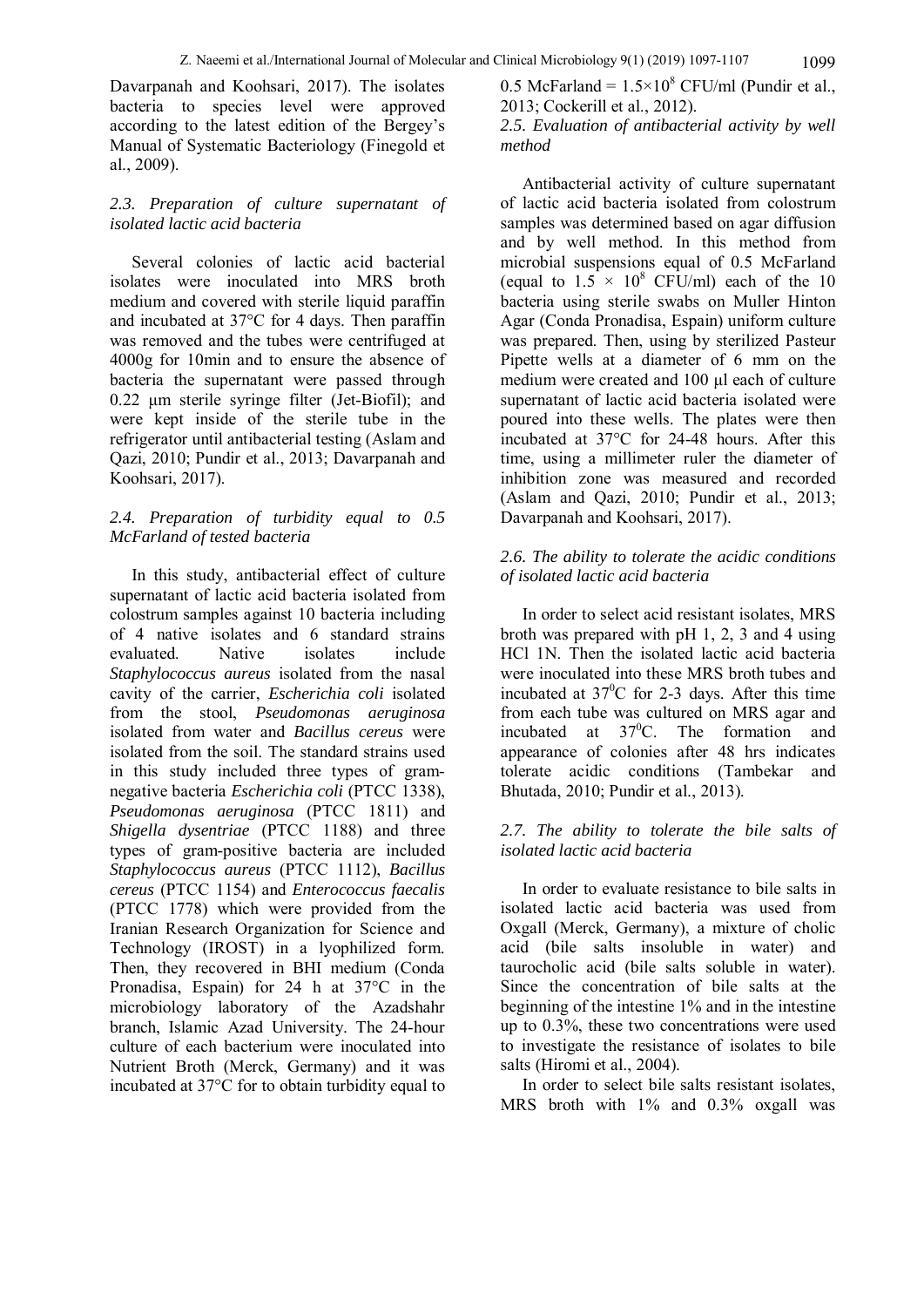prepared and each isolate was inoculated into these tubes and incubated for 48 hours at 37°C. After this time from each tube was cultured on MRS agar medium and incubated at 37°C. The formation and appearance of colonies after 48hrs indicates tolerate to bile salts (Tambekar and Bhutada, 2010; Pundir et al., 2013).

#### *2. 8. Statistical Analysis*

Data analysis was done by SAS software and charts and tables were performed with Excel 2010 software .The experiments were conducted in the form of a factorial design. All experiments were performed in three replicates and the mean values were reported. To investigate the main and interactions of colostrum samples and probiotic potential of lactic acid bacteria on antibacterial activity, statistical analysis of variance (ANOVA) of the experimental data was performed. Duncan's multiple experiment was conducted to examine the significant differences between the experimental variables on the mean values with a 99% confidence level.

# **3. RESULTS**

# *3.1. Isolation and identification of lactic acid bacteria*

In this study, lactic acid bacteria were isolated and purified from bovine colostrum and the isolates were identified using morphological and biochemical tests. According to the results of the experiments, 22 isolates from colostrum samples were isolated as shown in Table1. The results of this study showed that among 22 isolates of lactic acid bacteria, the highest frequency was related to Lactobacillus genus with 54.54%. *Lactobacillus plantarum* (36.32%) and *Streptococcus thermophilus* (22.7%) were the most species of isolated lactic acid bacteria. The lactic acid bacteria isolated from colostrum samples are listed in Table 1.

# *3. 2. Antibacterial activity of lactic acid bacteria isolated from bovine colostrum samples against gram-positive and gram-negative bacteria*

The mean diameter of the inhibition zone of each bacteria in the presence of culture supernatant of the lactic acid bacteria isolated in Table 3 is presented. As can be seen, lactic acid bacteria isolated from colostrum samples could affect on the tested bacteria. In between, *L. plantarum* was able to inhibit the growth of all ten gram-positive and gram-negative bacteria. So that with the mean diameter of the inhibition zone of 13.5, 14, 15, 14, 18, 16.5, 13, 13.5, 15.5 and 13.5 mm, showed significant antibacterial activity against native isolates and standard strains of *S. aureus*, *B. cereus*, *P. aeruginosa*, *E. coli*, *S. dysenteriae* and *E. faecalis* respectively (Table 3).

Culture supernatant of *L. casei*, *L. mesenteroides* and *S. thermophilus* also were able to demonstrate significant antibacterial activity against the bacteria tested (Table 3).

Statistical analysis showed that the antagonistic effects of *L. plantarum*, *L. casei*, *S. thermophilus*, and *L. mesenteroides* on tested bacteria were higher than other isolates and had a significant difference with other isolates  $(P<0.05)$ .

Based on statistical analysis, gram-negative bacteria were more susceptible than grampositive bacteria, so that *S. dysenteriae* showed the highest susceptibility and *S. aureus* and *E. faecalis* showed the highest resistance (P<0.05).

Also, there was no significant difference between standard strains and native isolates in terms of susceptibility to culture supernatant of lactic acid bacteria ( $P = 0.59$ ).

*3.3. Tolerance of acidic condition and bile salts in lactic acid bacteria isolated from colostrum samples* 

The results of tolerance of acidic condition and bile salts by lactic acid bacteria isolated are presented in Table3.

As it is seen, all isolated lactic acid bacteria were able to grow at pH 4, but only *L. plantarum*, *L. casei*, *L. acidophilus*, *S. thermophilus* and *E. faecalis* were able to tolerate pH 3. In addition to, none of the isolates were able to grow at pH 2 (Table 4). *L. plantarum*, *L. casei*, *E. faecalis* and *E. faecium* were able to grow in the presence of  $0.3$  and  $1\%$ bile salt (Oxgall) (Table 4).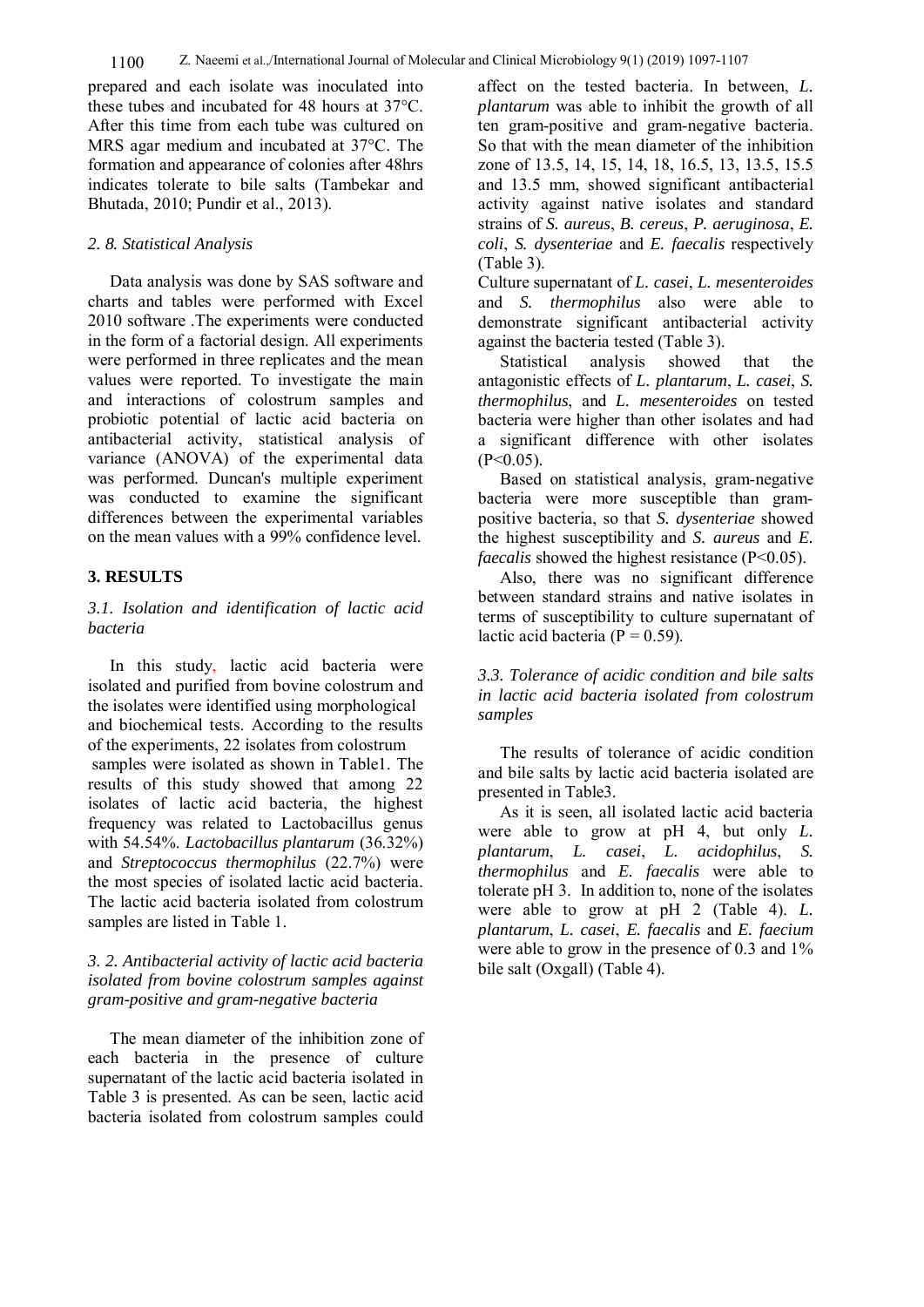| <b>Tests</b>                          |                                           |                                                                                                             |                          | <b>Sugar Fermentation</b> |                          |                          |                          |                          |          |                |                          | number                   |                          |          |
|---------------------------------------|-------------------------------------------|-------------------------------------------------------------------------------------------------------------|--------------------------|---------------------------|--------------------------|--------------------------|--------------------------|--------------------------|----------|----------------|--------------------------|--------------------------|--------------------------|----------|
| <b>Isolate</b>                        | Growth<br>0.01<br>$\overline{\mathbf{a}}$ | $6.5\%$<br>Growth<br>Growth<br>$\frac{4}{5}$<br>$\sigma$<br>NaCl<br>$\overline{\mathbf{a}}$<br>$\mathbf{g}$ | Galactose                | Fructose                  | Raffinose                | Lactose                  | Maltose                  | Sucrose                  | Sorbitol | Mannose        | Rhamnose                 | Mannitol                 | (Percent)                |          |
| L. plantarum                          | $\overline{\phantom{0}}$                  | $\overline{\phantom{a}}$                                                                                    | $\overline{\phantom{0}}$ | $^{+}$                    | $^{+}$                   | $+$                      | $^{+}$                   | $^{+}$                   | $^{+}$   | $+$            | $^{+}$                   | $^{+}$                   | $+$                      | 8(36.32) |
| L. casei                              | $\overline{\phantom{a}}$                  | $^{+}$                                                                                                      | $\blacksquare$           | $^{+}$                    | $+$                      | $+$                      | $^{+}$                   | $^{+}$                   | $^{+}$   | $^{+}$         | $^+$                     | $^{+}$                   | $^{+}$                   | 1(4.54)  |
| L. acidophilus                        | $^{+}$                                    | $\overline{\phantom{a}}$                                                                                    | $\overline{\phantom{0}}$ | $^{+}$                    | $^{+}$                   | $+$                      | $\blacksquare$           | $^{+}$                   | $^{+}$   | $^{+}$         | $^{+}$                   | $^{+}$                   | $^{+}$                   | 1(4.54)  |
| L. helveticus                         | $^{+}$                                    | $\blacksquare$                                                                                              | $\overline{\phantom{0}}$ | $\blacksquare$            | $\overline{\phantom{0}}$ | $\blacksquare$           | $^{+}$                   | $^{+}$                   | $^{+}$   | $^{+}$         | $\blacksquare$           | $\overline{\phantom{0}}$ | $\blacksquare$           | 1(4.54)  |
| L. rhamnosus                          | $^{+}$                                    | $+$                                                                                                         | $\blacksquare$           | $^{+}$                    | $^{+}$                   | $+$                      | $^{+}$                   | $^{+}$                   | $^{+}$   | $^{+}$         | $^{+}$                   | $^{+}$                   | $^{+}$                   | 1(4.54)  |
| Lactococcus<br>lactis<br>ssp cremoris | $^{+}$                                    |                                                                                                             |                          |                           |                          |                          | $^{+}$                   |                          |          |                |                          |                          |                          | 1(4.54)  |
| S. thermophilus                       | $\blacksquare$                            | $^{+}$                                                                                                      | $\overline{\phantom{0}}$ | $\blacksquare$            | $\overline{\phantom{0}}$ | $+$                      | $^{+}$                   | $^{+}$                   | $^{+}$   | $^{+}$         | $^{+}$                   | $+$                      | $+$                      | 5(22.7)  |
| E. faecalis                           | $^{+}$                                    | $+$                                                                                                         | $^{+}$                   | $^{+}$                    | $\overline{\phantom{0}}$ | $\overline{\phantom{a}}$ | $^{+}$                   | $^{+}$                   | $^{+}$   | $\blacksquare$ | $^{+}$                   | $\overline{\phantom{0}}$ | $\overline{\phantom{a}}$ | 2(9.09)  |
| E. faecium                            | $^{+}$                                    | $+$                                                                                                         | $+$                      | $\blacksquare$            | $\blacksquare$           | $^{+}$                   | $\overline{\phantom{a}}$ | $\overline{\phantom{a}}$ | $^{+}$   | $^{+}$         | $\blacksquare$           | $^{+}$                   | $\blacksquare$           | 1(4.54)  |
| L. mesenteroides                      | $^{+}$                                    | $+$                                                                                                         | $\overline{\phantom{0}}$ | $^{+}$                    | ۰                        | $\overline{\phantom{a}}$ | $^{+}$                   | $^{+}$                   | $^{+}$   | $^{+}$         | $\overline{\phantom{0}}$ | $\overline{\phantom{a}}$ | $\blacksquare$           | 1(4.54)  |
|                                       |                                           |                                                                                                             |                          |                           | <b>Total</b>             |                          |                          |                          |          |                |                          |                          |                          | 22(100)  |

**Table 1**. Diagnostic table of isolated lactic acid bacteria based on biochemical test

**Table 2**. Types and number of lactic acid bacteria isolated from from colostrum samples

| NO.              | <b>Number of lactic acid</b> | Lactic acid bacteria |                                 |  |  |  |
|------------------|------------------------------|----------------------|---------------------------------|--|--|--|
| <b>Livestock</b> | bacteria isolated            | <b>Number</b>        | <b>Type of Isolate</b>          |  |  |  |
|                  |                              | 3                    | L. plantarum                    |  |  |  |
|                  |                              |                      | S. thermophilus                 |  |  |  |
|                  |                              |                      | L. rhamnosus                    |  |  |  |
|                  |                              | 3                    | L. plantarum                    |  |  |  |
| 2                |                              | ∍                    | S. thermophilus                 |  |  |  |
|                  |                              |                      | L. mesenteroides                |  |  |  |
|                  |                              |                      | L. casei                        |  |  |  |
|                  |                              | $\overline{c}$       | S. thermophilus                 |  |  |  |
| 3                | 4                            |                      | L. acidophilus                  |  |  |  |
|                  |                              |                      | Lactococcus lactis ssp cremoris |  |  |  |
|                  |                              |                      | L. plantarum                    |  |  |  |
| 4                |                              | ◠                    | E. faecalis                     |  |  |  |
|                  | 6                            |                      | L. helveticus                   |  |  |  |
|                  |                              |                      | E. faecium                      |  |  |  |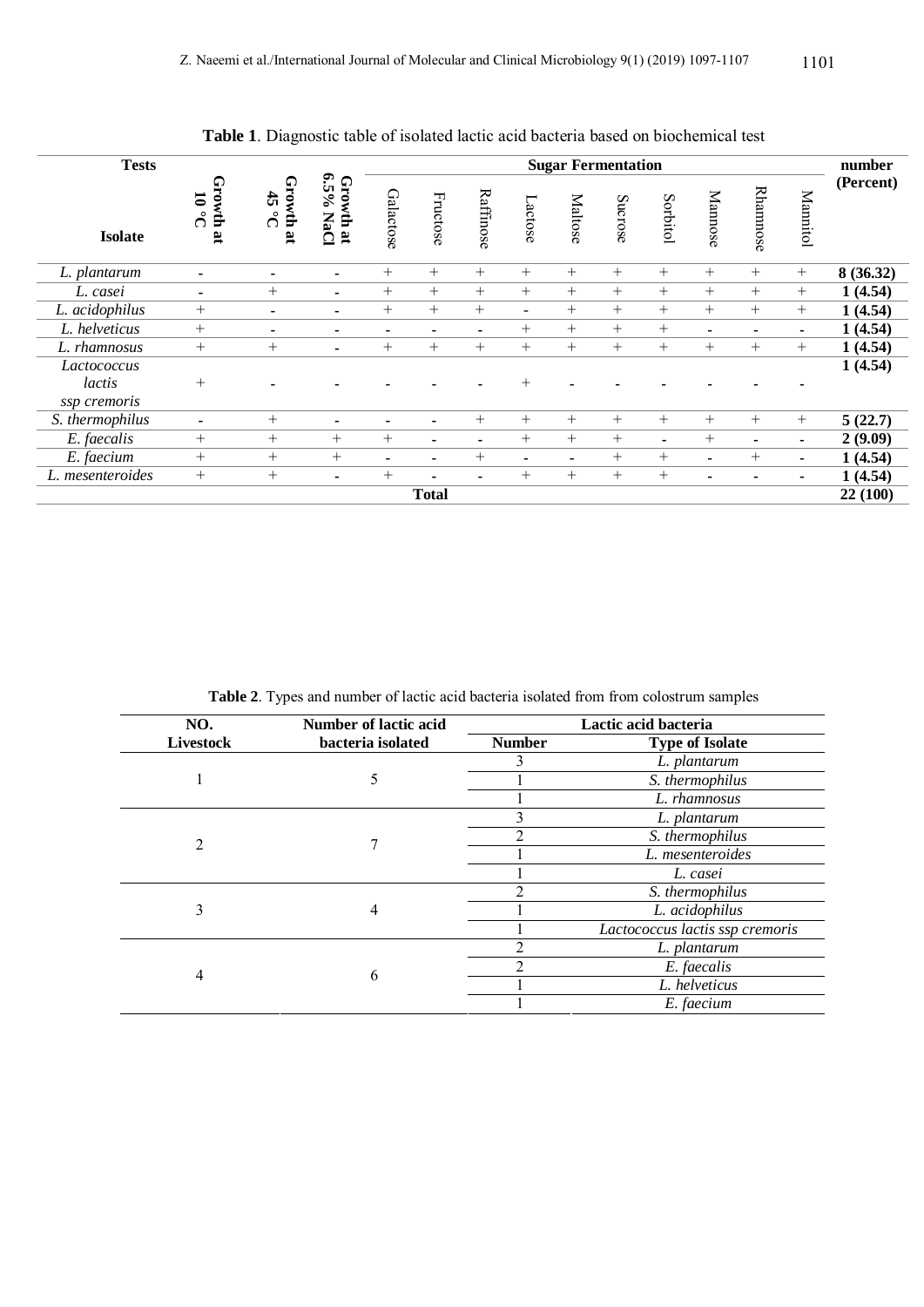| <b>Pathogen Bacteria</b>           | $\mathbf{S}$             | S                        | B.<br>ົ                       | B.                      | Ъ.                                                                                      | ᢦ.<br>aer                | F,                | E.                                       | Σ.           | F.                       |
|------------------------------------|--------------------------|--------------------------|-------------------------------|-------------------------|-----------------------------------------------------------------------------------------|--------------------------|-------------------|------------------------------------------|--------------|--------------------------|
| <b>LAB</b>                         | aureus<br>$\mathcal{S}$  | aureus<br>$\mathcal{S}$  | ereus<br>$\tilde{\mathbf{z}}$ | cereus<br>$\mathcal{S}$ | $\begin{array}{ll} \alpha & \text{aremsinos} \\ (N) & \\ (N) & \\ (N) & \\ \end{array}$ | $\mathcal{S}$<br>ngungsa | coli<br>$\hat{S}$ | $\mathit{coli}$<br>$\rm \bf \hat{\rm S}$ | dysenteriae  | <i>faecalis</i>          |
| L. plantarum                       | $13.5 \pm 0$             | $14\pm1$                 | $15\pm0$                      | $14\pm1$                | $16.5 \pm 1$                                                                            | $18\pm1$                 | $13\pm0$          | $13.5 \pm 0$                             | $15.5 \pm 0$ | $13.5 \pm 0$             |
| L. casei                           | $\overline{\phantom{a}}$ | -                        | $\overline{\phantom{0}}$      | $12 \pm 1$              | $13\pm1$                                                                                | $\blacksquare$           | $9\pm0$           | $9.5 \pm 0$                              | $14\pm1$     | $9\pm0$                  |
| L. acidophilus                     | $\overline{\phantom{a}}$ | $9.5 \pm 0$              | $12 \pm 1$                    |                         | $\overline{\phantom{a}}$                                                                | $\overline{\phantom{0}}$ | -                 | $9.5 \pm 0$                              | $11.5 \pm 0$ | $9\pm0$                  |
| L. helveticus                      |                          | $9\pm0$                  |                               | $8\pm 0$                | $\overline{\phantom{a}}$                                                                |                          |                   |                                          | $14\pm0$     | $\overline{\phantom{a}}$ |
| L. rhamnosus                       | $\overline{\phantom{0}}$ |                          | $\overline{\phantom{0}}$      | $9.5 \pm 0$             | $\overline{\phantom{a}}$                                                                | $9 \pm 1$                |                   |                                          | $12 \pm 1$   | $\overline{\phantom{a}}$ |
| Lactococcus lactis<br>ssp cremoris |                          | $9\pm0$                  |                               | $9\pm0$                 | -                                                                                       | $9\pm0$                  |                   |                                          | $11.5 \pm 0$ |                          |
| S. thermophilus                    | $\overline{\phantom{0}}$ | $\overline{\phantom{0}}$ | $9\pm0$                       | $12\pm1$                | $11\pm1$                                                                                | $14\pm1$                 | $9\pm0$           | $9\pm0$                                  | $12 \pm 1$   | $9\pm0$                  |
| E. faecalis                        | $\overline{\phantom{0}}$ | -                        |                               |                         | $\overline{\phantom{a}}$                                                                | $10\pm 0$                | -                 | $\blacksquare$                           | $11 \pm 1$   | -                        |
| E. faecium                         | $\overline{a}$           | $10\pm 0$                | $\overline{\phantom{0}}$      |                         |                                                                                         | $10\pm 0$                |                   |                                          | $12\pm1$     |                          |
| L. mesenteroides                   | $10\pm1$                 | $13.5 \pm 0$             | $12\pm 0$                     | $11\pm1$                | $14\pm0$                                                                                | $13 \pm 1$               | $12 \pm 1$        | $12 \pm 1$                               | $14\pm1$     | $11\pm1$                 |

**Table 3**. The diameter of the inhibition zone of gram positive and gram negative bacteria in the presence of the culture supernatant isolated lactic acid bacteria (mm)

N: native isolate

 S: standard strain LAB: lactic acid bacteria

#### **Table 4.** The ability to tolerate acidic conditions and bile salts of isolated lactic acid bacteria from colostrum

|                     | Varying pH |  |  | <b>Bile Salts Concentration (%)</b> |  |  |  |
|---------------------|------------|--|--|-------------------------------------|--|--|--|
| <b>Isolated LAB</b> |            |  |  | 0.3                                 |  |  |  |
| L. plantarum        |            |  |  |                                     |  |  |  |
| L. casei            |            |  |  |                                     |  |  |  |
| L. acidophilus      |            |  |  |                                     |  |  |  |
| L. helveticus       |            |  |  |                                     |  |  |  |
| L. rhamnosus        |            |  |  | $\overline{\phantom{0}}$            |  |  |  |
| Lactococcus lactis  |            |  |  |                                     |  |  |  |
| ssp cremoris        |            |  |  |                                     |  |  |  |
| S. thermophilus     |            |  |  |                                     |  |  |  |
| E. faecalis         |            |  |  |                                     |  |  |  |
| E. faecium          |            |  |  |                                     |  |  |  |
| L. mesenteroides    |            |  |  |                                     |  |  |  |

#### **4. Discussion**

The search for probiotic bacteria in traditional products provides the potential for introducing new strains for exploitation in the dairy industry. Antibacterial activity against gastrointestinal pathogen bacteria, tolerance to acidic conditions and bile salts tolerance is of the probiotic indicators.

#### *4.1. Antagonistic activity of lactic acid bacteria isolated from bovine colostrum samples*

As mentioned, culture supernatant of *L. plantarum* compared to isolates was showed to be antibacterial activity against all tested bacteria, including standard strains and native isolates. Also *L. casei*, *S. thermophilus* and *L. mesenteroides* showed antibacterial activity against tested bacteria.

Significant antibacterial activity of *L. plantarum* isolated from dairy products has also been reported in similar studies (Haghshenas et al., 2015; Gupta and Srivastava, 2014; Ryu et al., 2014).

Forestier et al. (2001) showed antibacterial activity of *L. casei* subspecies of *rhamnosus* against a wide range of gastrointestinal pathogens (Forestier et al., 2001).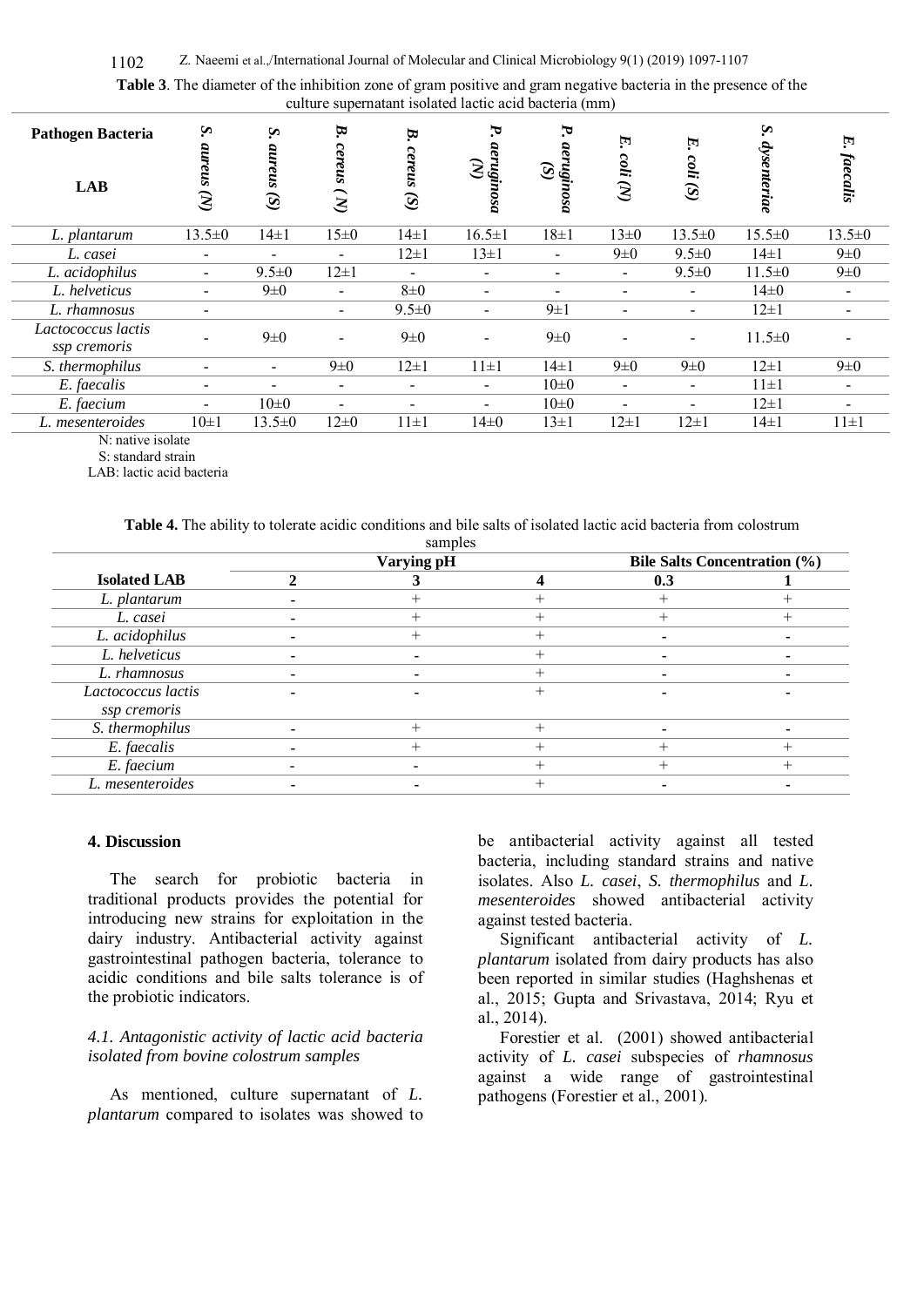In the study of Serrano-Nino et al. (2016) isolated *L. mesenteroides* was able to prevent the growth of gastrointestinal pathogenic bacteria such as *E. coli*, *S. typhi* and *S. aureus* and due to the tolerance of digestive enzymes, acid conditions ( $pH = 2-3$ ), attachment to intestine and growth at  $40^{\circ}$ C along with two isolates of *L*. *fermentum* and *L. delbrueckii* were introduced as probiotic bacteria (Serrano-Nino et al., 2016).

In order to isolation and identification of Lactobacilli with probiotic potential from traditional Iranian dairy products, Tajabadi Ebrahimi et al. reported the most antagonistic activity against intestinal pathogenic bacteria from *L. plantarum*, *L. brevis* and *L. casei* (Tajabadi Ebrahimi et al., 2011).

In the study of Salehi (2013) with the aim of investigating the antagonistic activity of lactobacilli isolated from traditional food products of western and eastern provinces of Iran against *E. coli* and *S. aureus*, among isolates *L. plantarum* and *L. casi* showed the most antibacterial activity (Salehi, 2013).

The antibacterial activity of lactic acid bacteria can be due to acid production and pH reduction as well as to the production of high molecular weight compounds such as bacteriosins and low molecular weight compounds such as hydrogen peroxide, carbon dioxide, and diacetyl (Rattanchikunopon and Phuinkhachorn, 2010; Haghshenas et al., 2015; Serrano-Nino et al., 2016).

Another results of the present study was the higher sensitivity of the gram-negative bacteria to culture supernatant of lactic acid bacteria isolated. This has been reported in similar studies (Tambekar and Bhutada, 2010; Serrano-Nino et al., 2016; Haghshenas et al., 2015; Obadina et al., 2006).

In study of Serrano-Nino et al. (2016) the gram-negative bacteria of *E. coli* showed a high sensitivity to four lactic acid bacteria isolated from milk and human colostrum, and *S. typhi* was resisted to culture supernatant only one of the isolates, while none one of the isolates was able to prevent the growth of gram-positive bacteria of *L. monocytogenes*, and only one of the isolates was able to inhibit of the grampositive bacteria of *S. aureus* (Serrano-Nino et al., 2016).

Haghshenas et al. (2015) also have reported more sensitivity of gram-negative bacteria such as *E. coli* and *S. typhimurium* compared to grampositive bacteria of *B. cereus* and *L. monocytogenes* to the produced metabolites by 17 lactic acid bacteria isolated from bovine colostrum samples. The researchers found that this sensitivity in gram-negative bacteria was related to the thinner cell wall of gram-negative bacteria and the sensitivity of these bacteria to acidic compounds (Haghshenas et al., 2015).

Mack et al. (1999) stated in their report that the use of *L. plantarum* can reducing of gramnegative enterobacteriaceae in the intestines because it by producing bacteriosins prevents the binding of *E. coli* to the intestinal wall (Mack et al., 1999).

Miyamoto et al. (2000) identified bacteriocin production as the main cause of antibacterial activity of lactobacilli against gram-negative bacteria (Miyamoto et al., 2000).

In general, the more resistance of grampositive bacteria to metabolites produced by lactic acid bacteria can be attributed to the cell wall of these microorganisms. Due to the thickness of the cell wall and the high number of peptidoglycan layers in the gram-positive bacteria, this resistance can be related to this thickness. There is also the possibility of lipophilic structure of antimicrobial compounds of lactic acid bacteria that due to the presence of lipid compounds such as lipoprotein, lipopolysaccharide and phospholipid in the cell wall of the gram-negative bacteria and in the outer membrane, the permeability of the cell wall to these antimicrobial metabolites probable Lipophilia is justifies (Shihavy et al., 2010).

Since antibacterial activity of different isolates against gastrointestinal pathogen bacteria has been different, this activity can be attributed to production of bacteriocins and specific protein compounds rather than to acid Organic compounds produced by them. Because if this antibacterial activity is due to the production of organic acids produced by lactic acid bacteria, the same inhibitory activity should be observed against all pathogenic bacteria. According to studies that inhibitory effects of different strains of Lactobacillus even in the same species have reported variable, this is confirmed (Lara-Villoslada et al., 2007; Schneitz et al., 1993; Kaushik et al., 2009; Serrano-Nino et al., 2016).

But considering all of these, the antibacterial activity of the metabolites produced by the lactic acid bacteria can be tested under the influence of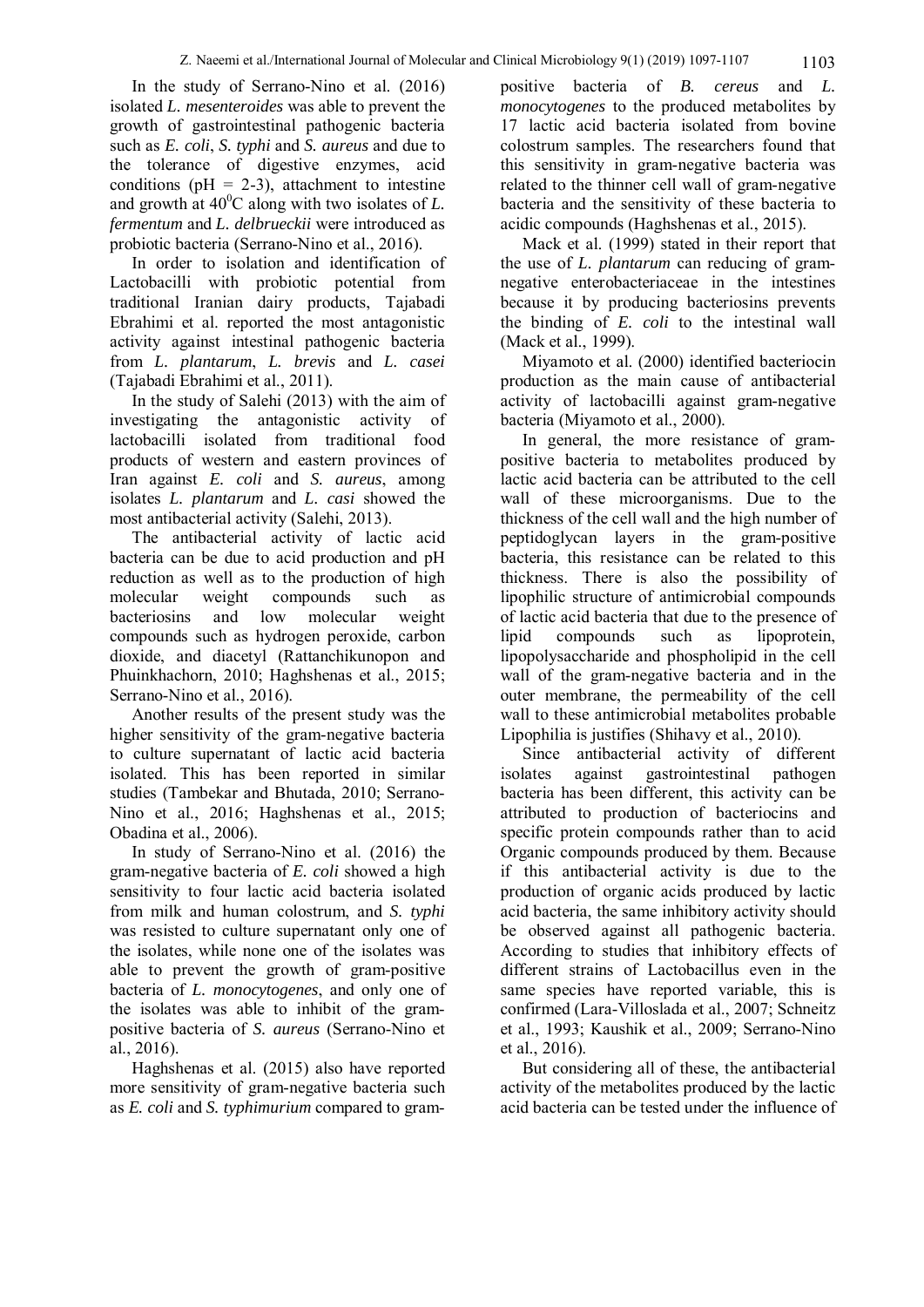the pathogen microorganism tested, the physical and chemical parameters tested and the environmental conditions (Abebe et al., 2013).

#### *4. 2. Tolerance of acid condition and bile salts of lactic acid bacteria isolated from colostrum samples*

As mentioned, probiotics are living microbes that are eaten with food and provide beneficial effects for the host. Therefore, probiotic bacteria should be able to replace in gastrointestinal tract and tolerate gastric acid and intestine bile salts.

In this study, the ability to tolerate the acidic conditions of lactic acid bacteria isolated at different pHs of 2, 3 and 4 was evaluated.

Since the concentration of bile salts at the beginning of the intestine 1% and in the intestine up to 0.3%, these two concentrations of oxgall (mixture of cholic acid and taurocholic acid) were used to investigate the resistance of isolates to bile salts.

Results of these tests showed that *L. plantarum* was able to grow tolerate pH of 3 and in the presence of 0.3 and 1% bile salt (Oxgall).

Tolerance of *L. plantarum* to acidic conditions and high concentrations of bile salts has been reported in similar studies (Haghshenas et al., 2015; Pan et al., 2009; Abriouel et al., 2012).

Lactic acid bacteria from Lactobacillus and Leoconostoc genuses are capable of producing an enzyme called Hydrolase Bile salt (HBS) that catalyzes bile salts to glycine and turin and allows bacteria to survive in the presence of bile salts in the gastrointestinal tract (Argyri et al., 2013; Lara Mantilla and Burgos Portacio, 2012; Schillinger et al., 2005).

The tolerance of some lactic acid bacteria to acidic pH is related to the production of the enzyme ATPase, which is found in this group of bacteria (Lertworapreecha et al., 2011).

Generally, considering the significant antibacterial activity of *L. plantarum* against all ten gram-positive and gram-negative bacteria tested and the ability to grow in acidic condition and various concentrations of bile salts, the probiotic potential of this isolate was evaluated as desirable.

Like of the present study, in research of Tambekar and Bhutada (2010) *L. plantarum* isolated from goat and cow's milk were able to grow at an acidic pH of 2 and at a concentration

of 2% bile salts. Also their antagonistic effect proved against gram-negative bacteria (Tambekar and Bhutada, 2010).

Dubos et al. (2011) also reported tolerance to acidic conditions and bile salts in *L. plantarum*, *L. fermentum* and *L. pentosus* and these isolates were nominated as probiotic candidates (Dubos et al., 2011).

In a similar study by Haghshenas et al. (2015) Two isolates of *L. plantarum* isolated from colostrum showed excellent antimicrobial effects, resistance to acidic pH and high concentration of bile salts, so the candidates were used as a probiotic (Haghshenas et al., 2015).

Considering all the studies, colostrum microbial composition and population included several factors including nutritional habits, milk compounds (vitamins, proteins, fatty acids, salts, etc.), genetics, intestinal microbial flora, livestock health, livestock weight, milk transfer type, use of antibiotics, age of gestational and lactation, and association with the skin (Fern-Andez et al., 2013; McGuire and McGuire, 2015; Reis et al., 2016).

#### **Conclusion**

In general, and according to the results of this study, colostrum as a traditional dairy food can be considered as a very suitable reservoir for the isolation of lactic acid bacteria with probiotic potential. Considering the significant antibacterial activity of *L. plantarum* against all ten gram-positive and gram-negative bacteria tested and the ability to grow in acidic condition and various concentrations of bile salts, the probiotic potential of this isolate was evaluated as desirable. Of course, more extensive tests are recommended to identify effective compounds and tolerate gastrointestinal conditions in *in vivo* conditions.

#### **Author Contributions**

H.K designed the study and interpreted the results and drafted the manuscript. Z.N collected test data. H.P consulted in research design and data analysis.

# **Conflicts of interest**

There was no conflict of interest in this study.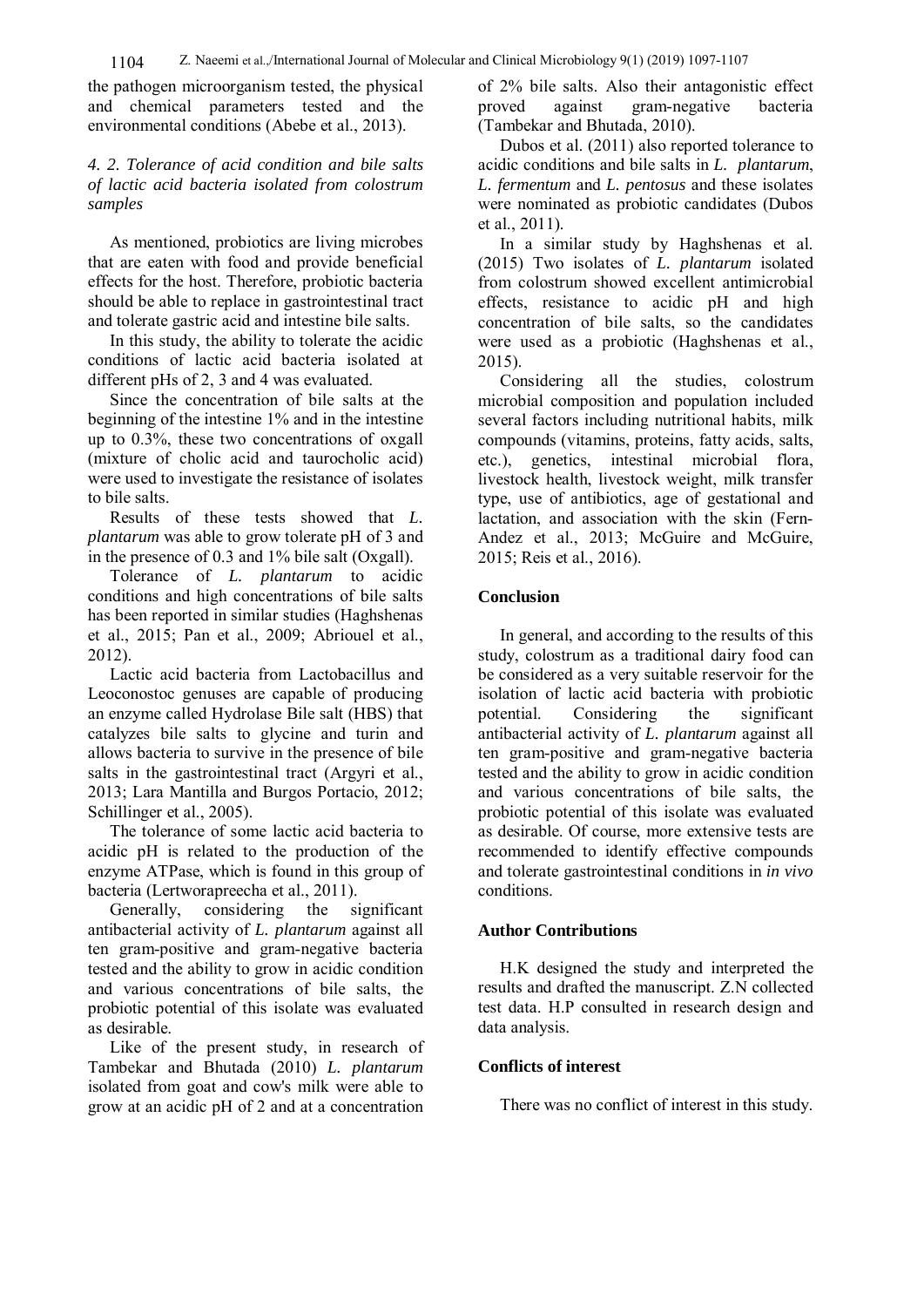#### **Refereces**

- Abebe B., Feleke M., Berhanu A. (2013). Isolation and screening of antibiotic producing actinomycetes from soils in Gondar town, North West Ethiopia. Asian Pacific Journal of Tropical Disease. 3 (5): 375-381.
- Abriouel H., Benomar N., Cobo A., Caballero N., Fernandez Fuentes M.A., Perez-Pulido R., Galvez A. (2012). Characterization of lactic acid bacteria from naturallyfermented Manzanilla Alore~na green table olives. Food Microbiology. 32: 308–316.
- Argyri A.A.A., Zoumpopoulou G.B., Karatzas K.A.G.C. Tsakalidou E.B., Nychas G.J.E.D., Panagou E.Z.D., Tassou C.C. (2013). Selection of potential probiotic lactic acid bacteria from fermented olives by in vitro tests. Food Microbiology. 33: 282–291.
- Aslam S., Qazi J.I. (2010). Isolation of Acidophilic Lactic Acid Bacteria Antagonistic to Microbial Contaminants. Pakistan Journal Zoology. 42 (5): 567-573.
- Ayar A., Sicvamaz H., Cetin I. (2016). The Effect of Bovin colostrums on the lactic Flora of yogurt and kefir. JSM Biotechnology & Biomedical Engineering. 3 (4): 1063-1069.
- Bhardwaj A., Puniya M., Sangu K.P.S., Kumar S., Dhewa T. (2012). Isolation and Biochemical Characterization of Lactobacillus Species Isolated from Dahi. Research & Reviews: Journal of Dairy Science and Technology. 1: 18- 31.
- Cockerill F.R., Wikler M.A., Alder J., Dudley M.N., Eliopoulos G.M., Ferraro M.J., Hardy D.J., Hecht D.W., Hindler J.A., Patel J.B., Powell M., Swenson J.M., Thomson R.B., Traczewski M.M., Turnidge J.D., Weinstein M.P., Zimmer B.L. (2012). Methods for Dilution Antimicrobial Susceptibility Tests for Bacteria That Grow Aerobically; Approved Standard. CLSI document M07-A9.9. 9 ed. C.L.S.I. (Clinical and Laboratory Standard Institute), Pennsylvania, PA, USA.
- Davarpanah M.R., Koohsari H. (2017). Evaluation of antagonistic effect of isolated lactobacillus strains from traditional Cruds of Golestan province against some gastrointestinal pathogenic bacteria. Journal of Food Science and Technology. 62 (14): 241-248.
- De Dea Lindner J., Santarelli M., Tiemi Yamaguishi C., Ricardo Soccol C., Neviani E. (2011). Recovery and identification of bovine colostrum microflora using traditional and molecular approaches. Food Technology and Biotechnology, 49, 364–368.
- Dubos C., Vega N., Carvallo C., Navarrete P., Cerda C., Brunser O., Gotteland M. (2011).
- Identification of Lactobacillus spp in colostrums from chilean mothers. Archivos Latinoamericanos de Nutricon. 61 (1): 66-8.
- Fernandez L., Langa S., Martin V., Maldonado, A., Jimenez, E., Martin, R. & Rodriquez, J.M. (2013). The human milk microbiota: origin and potential roles in health and disease. Pharmacology Research. 69: 1–10.
- Finegold S.M., Baron E.J. (2009). Diagnostic Microbiology, 8th ed. Bailey & Scott s. Mosby Company.
- Forestier C., De Champs C., Vatoux C., Joly B.<br>(2001). Probiotic activities of Probiotic activities of Lactobacillus casei rhamnosus: in vitro adherence to intestinal cells and antimicrobial properties. Research in Microbiology. 152: 167-173.
- Frank D.N., Amand A.L., Feldman R.A., Boedeker E.C., Harpaz N., Pace N.R. (2007). Molecular-phylogenetic characterization of microbial community imbalances in human inflammatory bowel diseases. Proceedings of the National Academy of Sciences. 104: 13780–13785.
- Greco M., Mazzette R., De Santis E.P.L., Corona A., Cosseddu, A.M. (2005). Evalution and identification of lactic acid bacteria isolated during the ripening of Sardinian sausage. Journal of Meat Science. 69 (4): 733-739.
- Gupta R., Srivastava, S. (2014). Antifungal effect of antimicrobial peptides (AMPs LR14) derived from Lactobacillus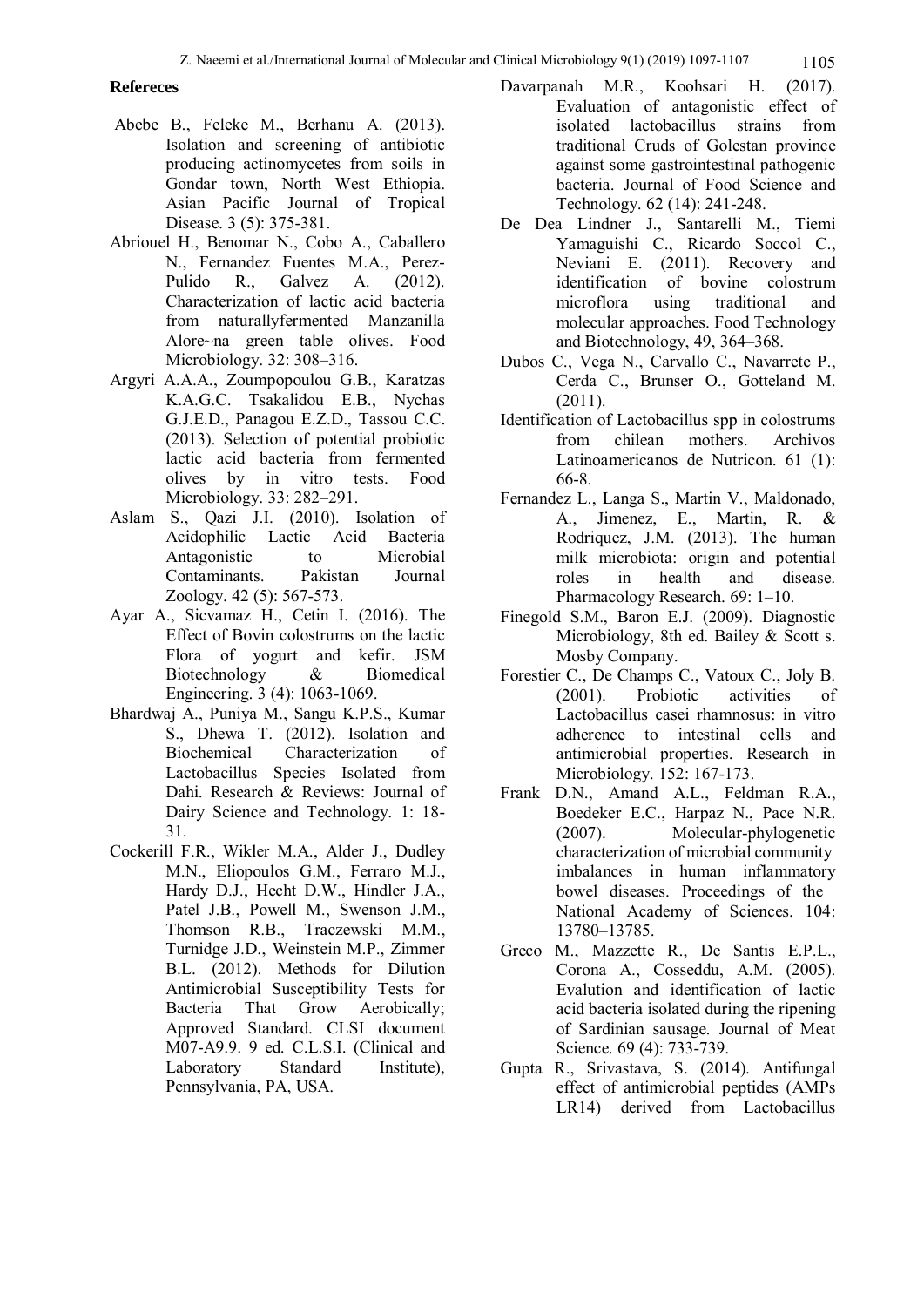1106 Z. Naeemi et al.,/International Journal of Molecular and Clinical Microbiology 9(1) (2019) 1097-1107

plantarum strain LR/14 and their applications in prevention of grain spoilage. Food Microbiology. 42: 1–7.

- Haghshenas B., Nami Y., Haghshenas M., Abdullah N., Rosli R., Radiah, D. (2015). Bioactivity characterization of Lactobacillus strains isolated from dairy products. Microbiology Open. 4 (5): 803–813.
- Hiromi K., Masaru N., Miho K., Sadahiro O. (2004). Identification and Probiotic Characteristics of Lactococcus Strains from Plant Materials. Japan Agricultural Research Quarterly. 38 (2): 111-117.
- Kaushik J.K., Kumar A., Duary J.K., Mohanty A.K., Grover A., Batish, V.K. (2009). Functional and Probiotic Attributes of an Indigenous Isolate of Lactobacillus plantarum. PLoS One. 4 (12): e8099.
- Khotimah K., Balia R., Chaerunnisa H., Safitri R., Lara Utama G., Saputra MI., Syara A., Hunainah. (2015). Isolation and Identification Probiotic Candidates Bacteria from Crossbreed Fries Holland (CFH) Colostrum That Grown on Nutrient Agar with Olive Oil and Casein Enrichment. Advance Journal of Food Science and Technology. 8 (1): 22-26.
- Lara Mantilla C., Burgos Portacio A. (2012). Probiotic potential of native strains, for as feed additives for poultry. Revista Colombiana de Biotecnologia. 15 (1): 31-40.
- Lara-Villoslada F., Olivares M., Sierra S., Rodríguez J.M., Boza J., Xaus J. (2007). Beneficial effects of probiotic bacteria isolated from breast milk. British Journal of Nutrition. 98 (1): 96-100.
- Lertworapreecha N., Poonsuk K., Chalermchiakit T. (2011). Selection of potential Enterococcus faecium isolated from Thai native chicken for probiotic use according to the in vitro properties. Songklanakarin Journal Science Technology. 33: 9-14.
- Mack D.R., Michail S., Wei S., McDougall Land Hollingsworth M.A. (1999). Probiotics inhibit enteropathogenic E. coli adherence in vitro by inducing intestinal mucin gene expression. American Journal Physiology. 276: 941- 50.
- McGuire M.K., McGuire M.A. (2015). Human milk: mother nature's prototypical probiotic food? Advances in Nutrition. 6: 112–123.
- Miyamoto T., Horie T., Fujiwara T., Fukata T., Sasai K., Baba E. (2000). Lactobacillus flora in the cloaca and vagina of hens and its inhibitory activity against Salmonella enteritidis in vitro. Poultry Science, 79 (1), 7-11.
- Obadina, A.O., Oyewole, O.B., Sanni, L.O. & Tomlins, K.I. (2006). Bio-preservative activities of Lactobacillus plantarum strains in fermenting Casssava 'fufu'. African Journal of Biotechnology. 5 (8): 620-623.
- Pan X., Chen F., Wu T., Tang H., Zhao Z. (2009). The acid, bile tolerance and antimicrobial property of Lactobacillus acidophilus NIT. Food Control. 20: 598–602.
- Pundir R.K., Neha Kashyap S.R., Kaur A. (2013). Probiotic potential of lactic acid bacteria isolated from food samples:an in vitro study. Journal Applied Pharmaceutical Science. 3 (3): 085-093.
- Rattanchikunopon P., Phuinkhachorn P. (2010). Lactic acid bacteria: their antimicrobial compounds and their uses in food production. Annals of Biological Research. 1 (4): 218-228.
- Reis N.A., Saraiva M.A.F., Duarte E.A.A., de Carvalho E.A., Vieira B.B., Evangelista-Barreto N.S. (2016). Probiotic properties of lactic acid bacteria isolated from human milk. Journal of Applied Microbiology. 121: 811—820.
- Ryu E.H., Yang E.J., Woo E.R., Chang H.C. (2014). Purification and characterization of antifungal compounds from Lactobacillus plantarum HD1 isolated from kimchi. Food Microbiology. 41: 19-26.
- Salehi M. (2013). Evaluating the antagonistic activities of lactobacillus isolated from foods native to Iran. Innovation in Food Science and Technology.1 (5): 79-84.
- Schillinger U., Guigas C., Holzapfel W.H. (2005). In vitro adherence and other properties of lactobacilli used in probiotic yoghurt-like products. International Dairy Journal. 15 (12): 1289-1297.